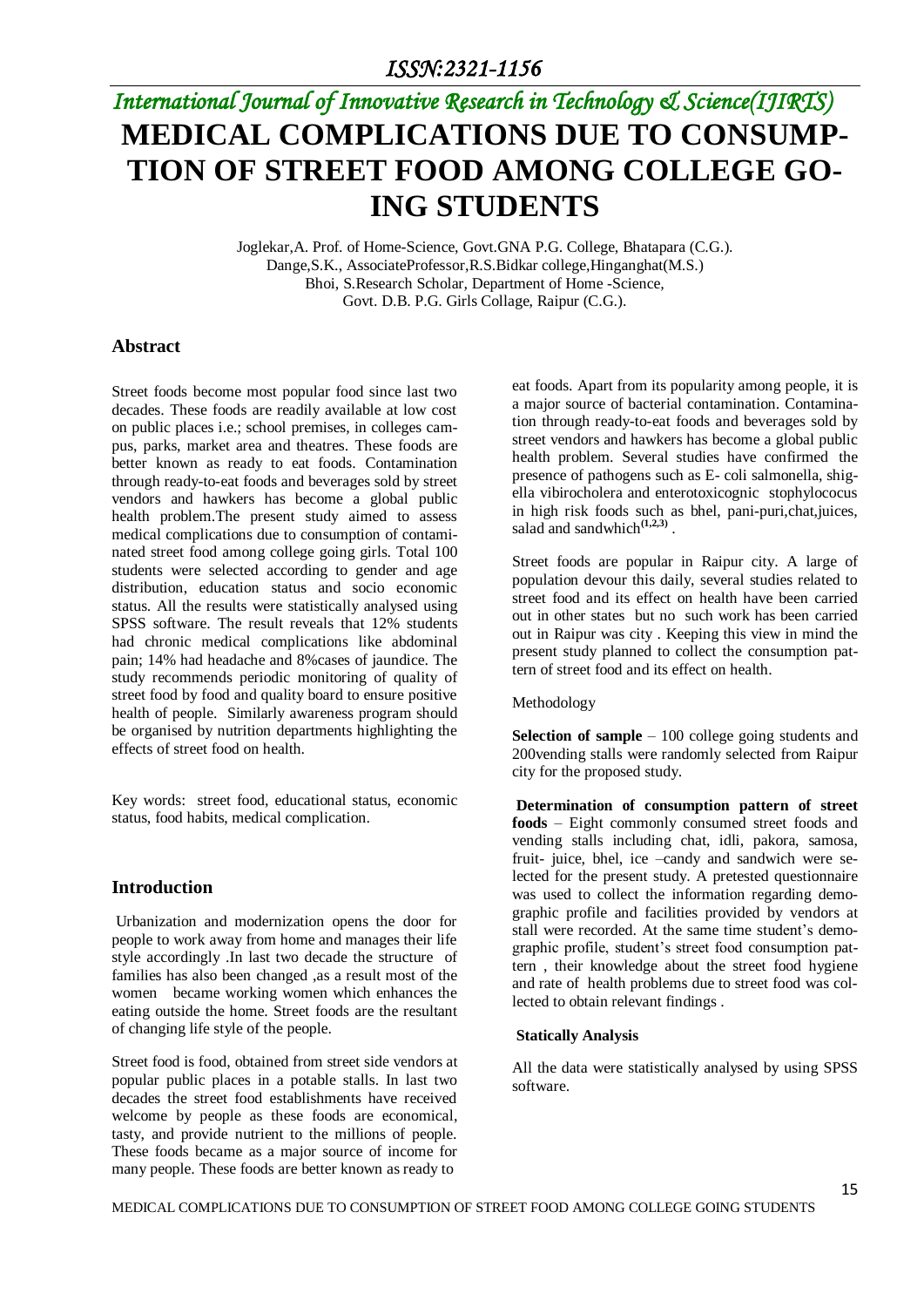## *ISSN:2321-1156*

# *International Journal of Innovative Research in Technology & Science(IJIRTS)*

### **Results and discussion**

Figure 1. Educational status of street food vendors

#### **Characteristics of the subjects**

Table no. 1 shows the age wise distribution of selected students. out of 100 selected students 20% subjects belonged to 18-19, 19-20, and 21-22 years age groups ,where as 10% each subjects belonged to 20-21 years 22-23, 23-24 years age group.

#### TABLE NO. -1

#### Distribution of student as per age

| S.NO. | Age       | of<br>No.<br>se- | $\%$ |
|-------|-----------|------------------|------|
|       | group     | lected student   |      |
|       |           |                  |      |
| 1.    | 18-19     | 20               | 20%  |
| 2.    | 19-20     | 20               | 20%  |
| 3.    | $20 - 21$ | 10               | 10%  |
| 4.    | $21 - 22$ | 20               | 20%  |
| 5.    | $22 - 23$ | 10               | 10%  |
| 6.    | $23 - 24$ | 10               | 10%  |
| 7.    | >25       | 10               | 10%  |
|       |           |                  |      |
|       | Total     | 100              | 100  |
|       |           |                  |      |
|       |           |                  |      |
|       |           |                  |      |

#### **Educational status of subjects**

The educational status of the selected students shows that out of 100 students, 80 (80%) were having their under graduate degree, where as 20 (20%) were post graduate students.(Table N-2) similarly educational status of street food vendors shows that 15% (30) vendors were illiterate, 20%(40) of them had primary level education, 32.5% (65) had middle level education, 22-  $5\%$  (45) had high school and only 10% (20) had appeared in college.(figure -1)

#### TABLE NO-2 **Educational status of the students**

| <b>Educational</b> status | No of selected | $\%$ |
|---------------------------|----------------|------|
|                           | student        |      |
| Under graduated           | -80            | 80%  |
| students                  |                |      |
| graduate<br>Post          | -20            | 20   |
| student                   |                |      |
|                           |                | 100% |



TABLE NO. 3 **Illiterate Primary Middle High College**

| S.  | Socio-economic                      | No. Of selected | $\%$ |
|-----|-------------------------------------|-----------------|------|
| no. | status                              | students        |      |
|     | High<br>socio<br>economic status    | 80              | 80%  |
|     | Middle<br>socio-<br>economic status | 20              | 10%  |

Table 3 shows the socio- economic status of the selected student's. The result reveals that majority 80(80%) of students were belonging to high socio economic background, the rest were belonging to middle socio-economic status.

#### TABLE NO. 4

Distribution showing the food habits of select student

| S.NO. | Habit        | NO. students | Percent |
|-------|--------------|--------------|---------|
|       | Vegetarian   | 20           | 20%     |
|       | Eggatarian   | 20           | 20%     |
|       | Non vegetar- | 60           | 60%     |
|       | ian          |              |         |
|       | Total no.    | 100          | 100%    |

#### **Food handling practices of street food vendors**

 Based on observation, about 74% street food vendors prepare their food in unhygienic condition as their stalls were near the open drainage; hence they dispose their garbage just near the stalls .Prominent stinking smell was felt in 122(61%) cases. It was observed that most of the vendors threw waste water and leftover food just beside the stalls making the environment unhealthy. The overall result reveals no significant relation between education of vendors and environmental hygiene of surrounding.

#### **Environmental surrounding of the street food units**

83% vendors had covered the water container and food where as 17% did not cover the water and food. About 160 (80%) vendors had a provision of dustbin for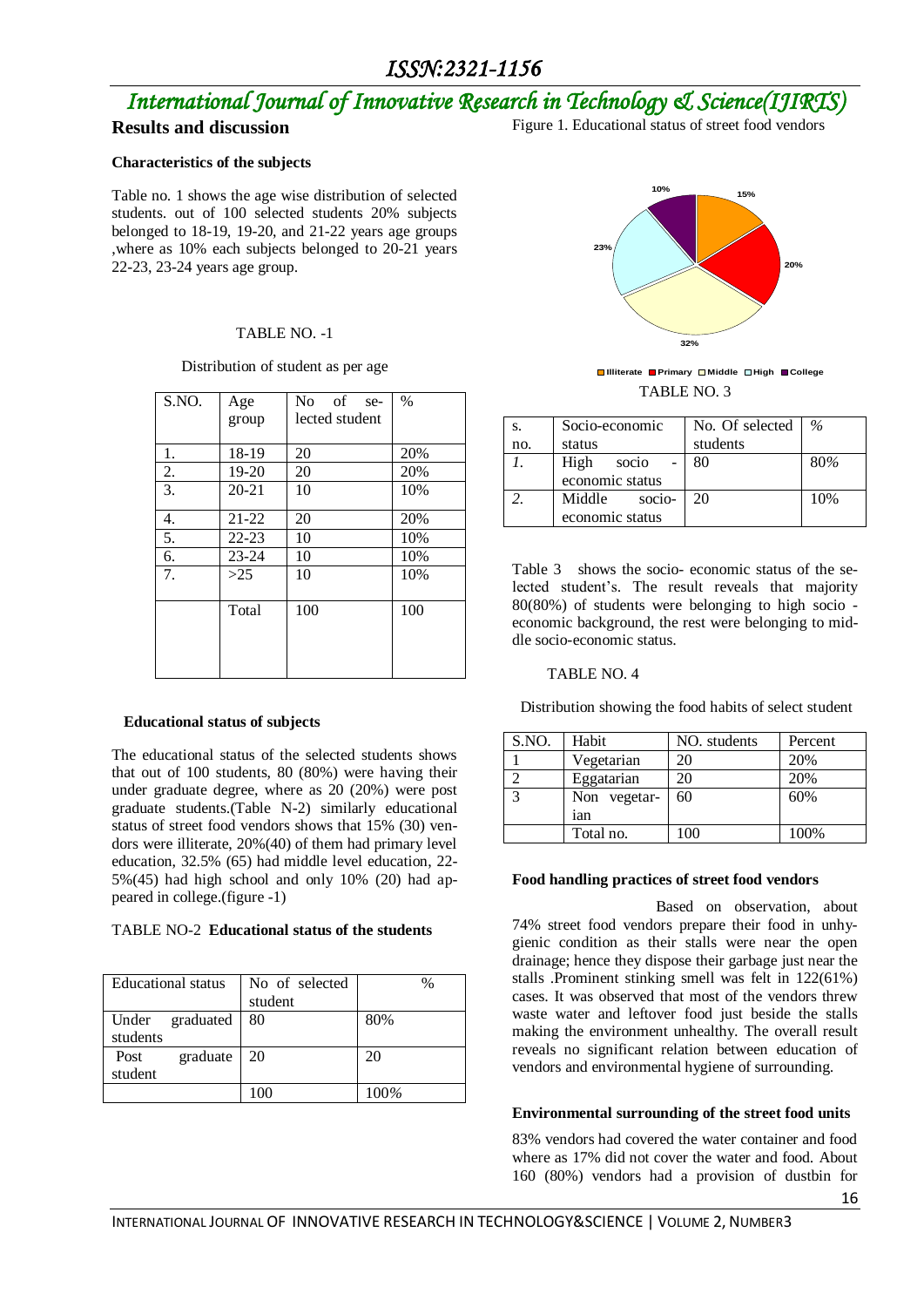## *ISSN:2321-1156*

## *International Journal of Innovative Research in Technology & Science(IJIRTS)*

waste disposal where as 40(20%) did not provide it. in 80% cases the dustbin was not handled properly by the vendors. All the vendors had a cloth for multipurpose activities, so they were found unable to maintain the hygienic conditions at the work place.

65% vendors expressed that they clean their unit only once a day. The overall hygienic conditions were far from level ,as we know most of vending area are market, school, shop and road side where the chances of contamination is high. There is a need of training programme based on unit hygiene .The need of training was also suggested by Easwaran<sup>(5),</sup> Leon<sup>(6)</sup> and Shekhar<sup>(4)</sup>.

#### TABLE NO. 5 HYGIENIC PRACTICES AND PRO-VISION OF THE FACILITIES NEAR VENDING UNIT

| Type                                          | Category                                                                              | Number    | $\%$         |
|-----------------------------------------------|---------------------------------------------------------------------------------------|-----------|--------------|
| Water facility                                | Municipal                                                                             | 159       | 79.5         |
|                                               | House                                                                                 | 41        | 20.5         |
| Protection of<br>food<br>from<br>dust & flies | Yes<br>No                                                                             | 79<br>121 | 39.5<br>60.5 |
| Preventive                                    | Y                                                                                     | 150       | 75           |
| for<br>measure<br>fly and mos-<br>quitoes     | No                                                                                    | 50        | 25           |
| Cleaning<br>of                                | Y                                                                                     | 200       | 100          |
| unit                                          | N                                                                                     |           |              |
| Washing<br>plates                             | Using<br>plates/<br>glasses<br>are<br>washed dipped in<br>same water again<br>& again | 66        | 33           |
|                                               | Change of water<br>after 2 wash                                                       | 52        | 26           |
|                                               | Change of water<br>after 10-15 wash                                                   | 45        | 24.5         |
|                                               | Vessels rinse<br>in<br>clean water                                                    | 12        | 6            |
|                                               | Inadequate facil-<br>ity                                                              | 25        | 12.5         |
| Preventive                                    | 1. Water sprinkle                                                                     | 127       | 63.5         |
| measures for<br>removing<br>dust at work      | 2. Dusting                                                                            | 24        | 12           |
|                                               | 3. Nothing                                                                            | 42        | 21           |
| place                                         | 4. Doubtful                                                                           | 07        | 3.5          |
| Drinking                                      | Covered                                                                               | 166       | 83           |
| water facility                                | Un covered                                                                            | 34        | 17           |
| dis-<br>Waste                                 | Any where                                                                             | 40        | 20           |
| posal                                         | Basket provided                                                                       | 160       | 80           |

| Cleaning<br>of<br>unit        | Once         | 130 | 65   |
|-------------------------------|--------------|-----|------|
|                               | Twice        | 70  | 35   |
| Separate<br>napkin            | multipurpose | 200 | 100  |
| of<br>Cleaning<br>wet unit    | Napkin dry   | 80  | 40   |
|                               | Wet          | 120 | 60   |
| Drying of the<br>wiping cloth | Sun          | 145 | 72.5 |
|                               | Shade        | 55  | 27.5 |

#### Table no. 6

Medical complications due to consumption of street food in selected college going students

| Complication   | No | $\%$ |
|----------------|----|------|
| Abdominal pain |    | 1つ   |
| Headache       |    |      |
| Jaundice       |    |      |

Table no. 6 depicts medical complication arising because of consumption of street food .the data shows that 12 ( 12%) subject had repeated complaint of abdominal pain,14(14%) had problem of headache after consuming street food and only 8 (8%) subject had problem of jaundice. The major cause of medical complaint was associated with poor sanitary hygiene surrounding the vending stall and open water container. Several studies carried out on this topic support the results  $(7, 8)$ . These diseases are water born diseases hence it has been recommended to vendors that water pot (steel drum) should be covered and clean.

#### **Discussion**

 The present study was conducted at Raipur city to assess the effect of consumption of street foods on health and hygiene status of people. The results of the present study reveal that most of the health problems were due to unhygienic environment. According to FAO<sup>(8)</sup> food handlers should have the necessary knowledge and skills to enable them to handle food hygienically. Systems should be put in place to ensure that food handlers remain aware of all procedures necessary to maintain the safety and suitability of food. Similarly FAO recommends special training programme for street food vendors.

 It was observed that most of the vending stalls were near open drainage and surrounded by unhygienic area. Food safety measures were not followed by vendors. Several studies carried out on street food support the above results.  $(9, 10, 11, 12)$ . It can be said that training